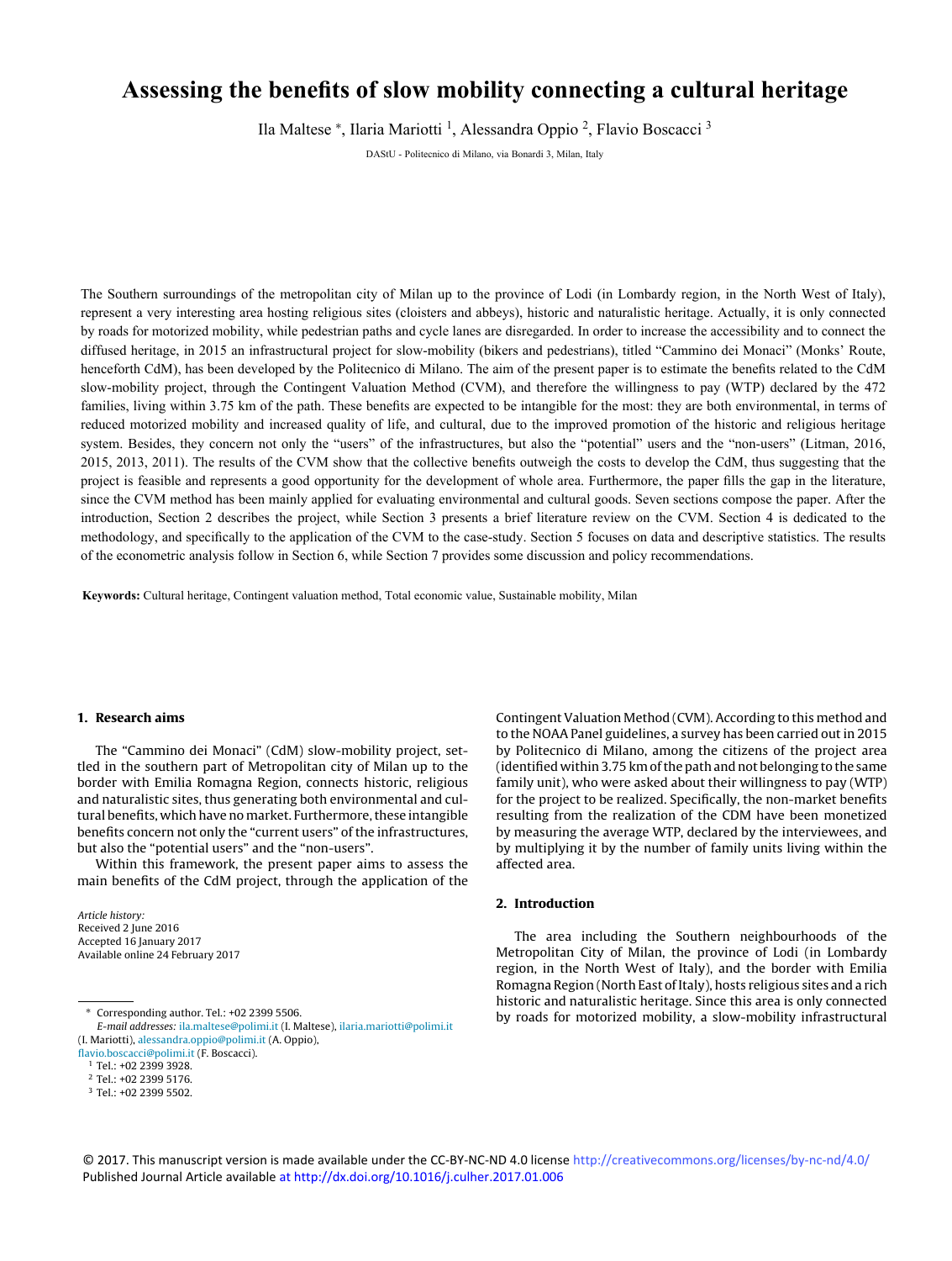<span id="page-1-0"></span>project, labelled "Cammino dei Monaci" (Monks' Route, CdM), has been planned in 2015 by the DAStU<sup>4</sup>-Politecnico di Milano, with the aim of realizing pedestrian and bicycle paths, achieving sustainable mobility for local trips and increasing the population's "green attitude"  $[1,2]$ . Furthermore, because of the abundant historic, naturalistic and religious heritage, the CdM slow-mobility project could also increase the green and religious tourism demand, and better connect all the minor scattered cities, which might thus share competences and tourism facilities.

Like in any other public good, the benefits associated with the CdM slow-mobility project are intangibles for the most: they are both environmental (i.e. reduced congestion, pollution, noise and increased quality of life), and cultural (i.e. improved promotion of the historic and religious heritage). Besides, as any biking facility, the CdM concerns not only its "users", but also the "potential users" and "non-users", who are positively affected in terms of reduced external costs like, e.g. noise and pollution [\[3,4\].](#page-6-0)

The aim of the present paper is to assess the benefits resulting from the CdM project realization, and, due to its peculiarity of non-market good, thus generating environmental and cultural benefits, a Contingent Valuation Method (from now on, CVM) has been applied. In doing so, the scant existing literature on the application of CVM to transport infrastructures projects has been enriched.

A survey has been carried out in 2015 among the families living in the project area. In particular, they were asked about their Willingness To Pay (WTP) for the project to be realized. The data collected have been elaborated through a descriptive statistics; besides, an econometric analysis allowed to estimate the bid function for the project. Moreover, other questions in the test enabled a check for consensus about the project and to investigate the different components of the Total Economic Value (current use; potential use: option; non-use: existence and bequest), mainly used for evaluating environmental and cultural goods  $[5-8]$ . After the initial pre-test stage with 74 respondents, a sample of 472 individuals (not belonging to the same family unit) has been interviewed by means of face-to-face questionnaires. This is a representative sample of the family units living within 3.75 km of the trail (left and right side).

The average WTP has been estimated by means of Dichotomous Choice models. As expected, people's preferences are consistent with the (neoclassical) economic paradigm of the law of demand: if the bid goes up, the probability of a positive answer goes down.

Besides, the respondents who would use the CdM path for a pilgrimage,<sup>5</sup> are more favourable to a higher WTP, the same is true for those recognizing the CdM project's existence and option values. The total amount of benefits coming from the project is obtained by multiplying the average estimated WTP by the number of family units living in the affected area. It results that the benefits outweigh the costs, thus suggesting that the project could be a very good opportunity for the improvement and development of the whole area.

The paper is structured as follows. After the introduction and the project description (Section [2\),](#page-0-0) a brief literature review on CVM application to mobility infrastructure evaluation is provided in Section 3. Section 4 presents data and methodology, while descriptive statistics and the results of the CVM follow in Sections [5 and 6,](#page-2-0) respectively. The last section provides discussion and policy recommendations.

## **3. The "Cammino dei Monaci" project**

The CdM project, developed by DAStU-Politecnico di Milano in  $2015<sup>6</sup>$  is a slow-mobility infrastructure, mainly built along the 67.2 km of existing roads connecting the South of Milan to the border of the Emilia Romagna region, where it meets the Via Francigena, an ancient road and pilgrim route running from Canterbury (UK), passing through France, up to Rome. Historically, the area crossed by the project has always had an agricultural specialization originating from the industrious population working in the fertile Po valley,<sup>7</sup> Milan itself was mostly provided with the products of the valley, and the goods were delivered on the waterways. As a consequence of the long presence of the monks in the abbeys and cloisters of this area – which gives the name to the project – many religious reminders of that period still exist. Besides, the trail is in a predominantly rural location, $8$  and passes through 40 small municipalities with a rich naturalistic, religious and historic heritage that should attract visitors, tourists and pilgrims; on the contrary, the area hosts only few tourism commodities like catering and accommodation.

The aim of the CdM project is thus twofold:

- to plan a slow-mobility infrastructure in order to make bikers and pedestrians travelling safer and more comfortably;
- to develop a complex network of stakeholders (municipalities, local and religious institutions, productive activities, tourism commodities etc.) in order to exploit this complex but promising cultural heritage.

To this aim, the following six areas, quite homogeneous in terms of vocation and attractive resources, have been identified:

- Milano delle Basiliche (Milan of the cathedrals), the southern part of the centre of Milan, rich of cathedrals and ancient roman and medieval ruins (i.e. "San Lorenzo alle Colonne", "Sant'Eustorgio" and "San Nazaro in Brolo");
- Milano Cistercense (Cistercian Milan), the southern part of the periphery of Milan, with industrious abbeys (i.e. Chiaravalle abbey and hamlet, Viboldone and Mirasole abbeys);
- Melegnano town, where history meets rural and environmental quality;
- Sant'Angelo Lodigiano village, a rural district, with many farmsteads and livestock resources;
- San Colombano al Lambro village, with a different view from the hills, a fortress, little hamlets and plantations devoted to viticulture;
- Sigerico village, an ideal village comprising 4 little villages (Senna Lodigiana, Orio Litta, Ospedaletto Lodigiano and Calendasco) that in the past hosted the Pilgrims going to Rome through the Via Francigena route.

# **4. Literature review on the CVM for assessing slow-mobility infrastructures**

In recent years, Environmental Economics has stressed the importance of the concept of Total Economic Value (TEV) for capturing use (both current and potential) and non-use values of natural and cultural resources  $[5,6,9]$ . When dealing with slow-mobility infrastructures like functional or recreational cycling paths, dif-

<sup>4</sup> DAStU stands for Department of Architecture and Urban Studies.

<sup>5</sup> The southern part of the CdM crosses the Via Francigena, an ancient road and pilgrim route connecting Canterbury (UK) to Rome, passing through France.

<sup>6</sup> The "Cammino dei Monaci" is part of a more comprehensive network project titled MATERCULT, funded by Fondazione Cariplo.

 $7$  The Po river in the North, is the longest (652 km) and the most important river in Italy.

<sup>8</sup> About 75% of the area is not urbanised according to the official data provided by ISTAT (Italian National Institute of Statistics, see footnote 13) for 2011.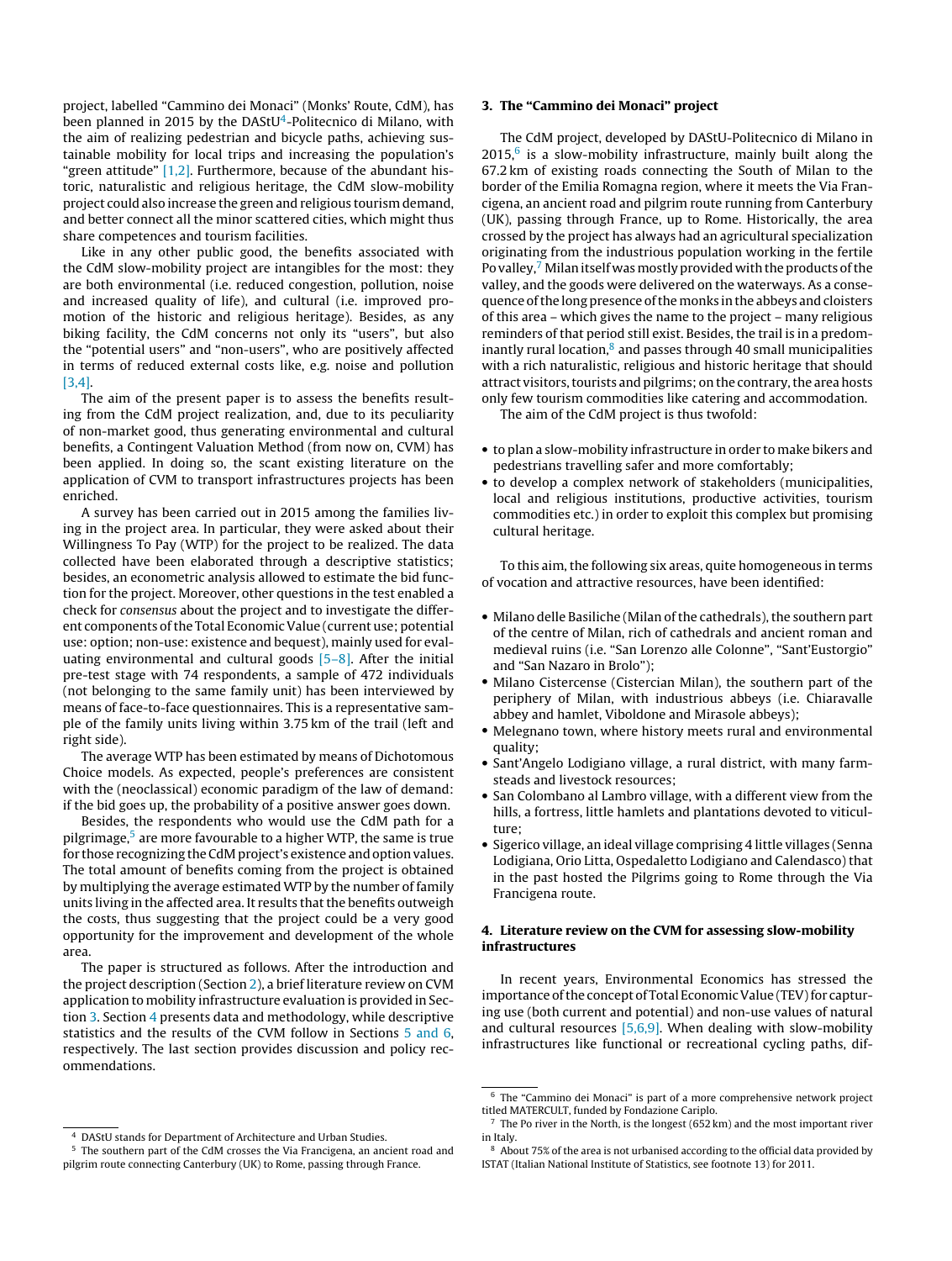<span id="page-2-0"></span>ferent categories of values have to be considered: current use, potential use (in the future, maybe: option value), and non-use (existence and bequest) [\[4\].](#page-6-0)

The estimation of the investment (construction and maintenance) costs is an easy task, while the benefits from bicycle and walking facilities are certainly more difficult to be assessed since their value concerns intrinsic, intangible and non-monetary aspects such as cultural meaning, sense of identity, landscape perception [\[10\]. T](#page-6-0)he coexistence of several values, for current and future generations, plus the instance of providing an ex-ante evaluation of the project benefits, to be compared with the construction costs, has encouraged the use of CVM. Indeed, this method has the capability to measure all types of benefits from a non-market good or service, whenever non-use values (existence and bequest) are important value components [\[4,9,11,12\]. A](#page-6-0)mong the available evaluation techniques able to measure the monetary value of the cultural assets, the CVM has been widely used, and its reliability has been acknowledged by the NOOA Panel [\[13\].](#page-6-0)

Despite the extensive literature on CVM for measuring the full range of values related to cultural heritage and environmental resources, only few studies concern the assessment of the benefits coming from slow-mobility infrastructures. The critical review proposed by Krizek [\[14\]](#page-6-0) on the studies investigating the economic benefits of the bicycles facilities shows that Cost-Benefit Analysis (CBA) is the most well-known, and that, within the CBA, CVM is often applied together with other methods with the aim to better assess external-intangible costs and benefits [\[2,14,15\]. T](#page-6-0)ravel Cost Method (TCM) and Dichotomous Choice CVM, for example, have been combined for estimating the benefits of a mountain biking site in the US [\[16\].](#page-6-0)

Furthermore, Betz et al. [\[17\]](#page-6-0) suggest to combine the two of them for estimating the demand for visiting a greenway on the basis of consumer surplus' measure. Litman [\[3,42,18\]](#page-6-0) investigates different methods – among which CVM – for estimating the value of "active transportation" (i.e. non-motorized transport improvement, like walking and cycling facilities). Besides, in the context of the Interreg IVb project "VALUE – Valuing attractive landscapes in the urban economy", CVM is included among the techniques aimed at identifying the value of urban slow-mobility infrastructures. An experiment to estimate the value of an urban private greenway in Indianapolis (Indiana) has been conducted together with an actual fundraising in 1997 [\[19\]. M](#page-6-0)ore precisely, Viaud-Mouclier [\[20\]](#page-6-0) proposes its application for the economic valuation of the cycling and walking path along the river Vesdre in Verviers (Province of Liege, Belgium). More recently, a CVM study has been carried out for eliciting the WTP for several slow-mobility infrastructure investment categories in Esslingen (Germany) with the purpose of incorporating the results of the economic valuation into the strategic spatial planning [\[21\].](#page-6-0)

Thus, from a methodological point of view, in the present study the CVM has been developed with reference to the general recommendation provided by the NOAA Panel [\[13\]](#page-6-0) and its resulting applications.

# **5. Methodology: the Contingent Valuation**

When dealing with non-market goods, like public goods, it is very hard to determine their value [\[6,22,23\]. V](#page-6-0)aluation methods for these goods can be divided into direct and indirect methods: the first ask directly the individual about the value attached on the nonmarket good, while the indirect methods $9$  observe the individuals behaviour in a market which is linked to the non-market good [\[28\].](#page-6-0)

Among the direct techniques, the CVM is the most applied one10 for intangibles like health, cultural and environmental goods [\[24–26\]. I](#page-6-0)t is a survey-based stated preference method, which creates a hypothetical ("contingent") market: specifically, the CVM evaluates a change from the status quo, by asking respondents about the status quo versus an alternative state of the world, that is the project to be valued. In order to directly elicit the value of the nonmarket good from the respondents, they are asked how much they would be willing to pay for the good, if a hypothetical transaction could take place [\[6,27,28\]. I](#page-6-0)t is thus possible to measure theWTP for a good, i.e. the value the respondents place on the good. As a result, a "latent" demand curve can be quite easily traced [\[29\]](#page-6-0) or estimated by means of a "controlling" regression analysis which, considering some explanatory variables (i.e. age, sex, income, education, etc.), works around the uncertainty. The "best" fitting function sorts from the data collected, depending on the way the WTP is asked, since the same question type can affect the answers and then the results [\[30,31\].](#page-6-0)

Actually, there are several ways in which theWTP can be elicited using contingent valuation:

- "Bidding game": by asking a sequence of questions until maximum WTP is found;
- payment card: interviewee has to point out a card among different ones, which indicates the range of possible values;
- open-ended question: the respondent states the specific amount he/she is willing to pay;
- close-ended single-bounded referendum: a specific amount is proposed to the respondent and only one yes/no answer is expected;
- double-bounded referendum: a close-ended referendum with an additional follow-up question on the maximum WTP.

The most of the CVM applications mainly adopt the option "e", that is a Double-Bound Dichotomous Choice [\[23,32\],](#page-6-0) where the respondent is asked if he/she would pay a certain amount (bid1 =  $X$ ) for the good. The answer will be yes/no; an identical follow up question is then following by doubling (bid2/yes = 2X) or halving the first amount proposed (bid2/no =  $X/2$ ), depending on the first answer being "yes" or "no", respectively. The expected demand curve is then calculated, based on the expected WTP, through an estimated probability function depending on the price. Actually, the consumers' surplus originating from the good is calculated as the definite integral of the demand curve up to the market equilibrium price. Specifically, the first amount proposed (bid1 =  $X$ ) is very important, since it represents the referring point for the respondents. It is often calculated starting from a specific value deriving from pre-test or focus group preceding the Test; furthermore, more than only one value is proposed, originating from this specific value. Then, a discrete choice model is needed, since the answer to the two questions (the first one and the follow up question as well) are binary variables [\[33\].](#page-6-0)

As it will be described in the next sections, the CVM proved to be a good technique for the ex-ante evaluation of the CdM, and specifically, for measuring the benefits associated to its non-use components (existence and bequest).

## 5.1. The CVM applied to the Cammino dei Monaci project

As previously stated, in the survey, individuals were asked about the status quo versus the alternative state of the world originating from the possible realization of the CdM project. The aim is to

Among the others: Hedonic Price Method and Travel Cost method.

<sup>10</sup> Conjoint Analysis being the other one.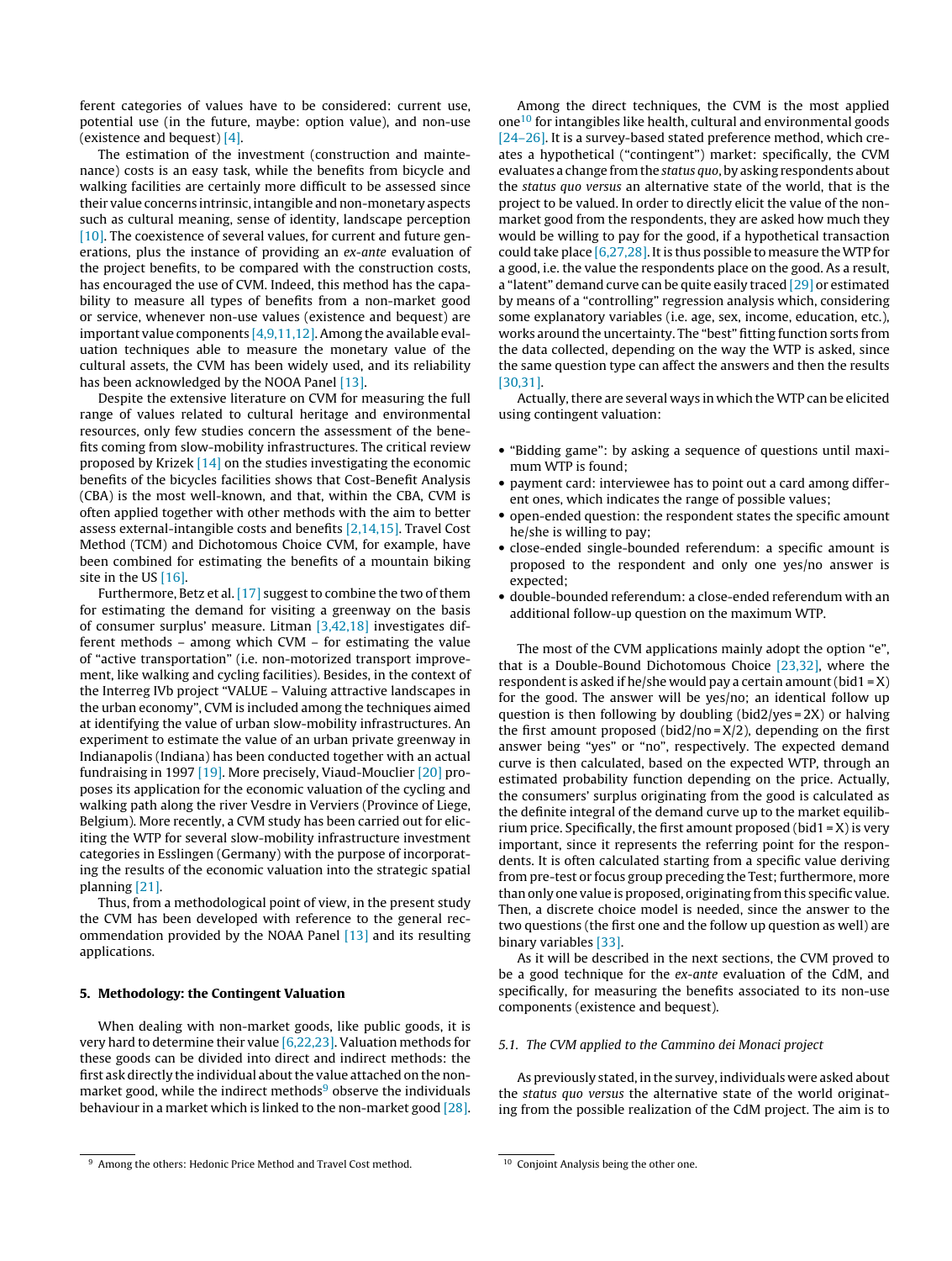| <b>Main</b><br>question                    | $1^\circ$ answer | <b>Follow up</b><br>question |                 | $2^\circ$ answer | <b>EXITUS</b>               |
|--------------------------------------------|------------------|------------------------------|-----------------|------------------|-----------------------------|
|                                            |                  |                              |                 | Yes              | WTP>2X                      |
|                                            |                  | And                          | 2X <sub>5</sub> |                  |                             |
|                                            | Yes              |                              |                 | No               | X <wtp<2x< td=""></wtp<2x<> |
| Would your<br>family pay X<br>for the CdM? |                  |                              |                 |                  |                             |
|                                            | No               |                              |                 | Yes              | X/2 < WTP < X               |
|                                            |                  | And                          | $X/2$ s         |                  |                             |
|                                            |                  |                              |                 | No               | WTP < X/2                   |

**Fig. 1.** The WTP question in the questionnaire.

**Table 1**

Descriptive statistics.

"evaluate" the increasing of their utility due to the realization of this project. Since the CdM deals with a slow-mobility infrastructure settled in the same area where the interviewees live, the application of the CVM did not present any difficulty in terms of scenario description; nonetheless, a particular attention has been devoted to the preparation of the test and to the bidding mechanism.

In order to evaluate the benefits related to the project, a street intercept survey has been carried out from May 1st to June 16th 2015 among the citizens of the area, identified within a distance of 3.75 km on the left side and the right side of the trail, considering a reasonable distance of 15 km covered by bike at 15 km/h. Within this distance, 40Municipalities in 4 different provinces (Milan, Lodi, Pavia, and Piacenza<sup>11</sup>) have been considered; data on population and family units come from the Last Census 2011 of Population by ISTAT.<sup>12</sup> Specifically, the population living in the area around the trail is about 815,000, belonging to about 415,000 family units.<sup>13</sup>

The face-to-face paper-questionnaire follows a well-established structure [\[34–36\]](#page-6-0) and is composed of 4 sections:

- section 1, where the travel patterns and the propensity for using a bike were explored;
- section 2, aiming at investigating whether the interviewees knew the project and whether they were in support of it;
- section 3 was devoted to the estimation of the WTP; furthermore the interviewees were asked to rate the TEV components of the project: current use, option, existence and bequest values;
- section 4 collected the socio–demographic information data of the respondents.

Focusing on the TEV components, the respondents are invited to refer to a Likert scale 1–5 to declare their level of importance. While the current use-value concerns the use of the trail for commuting or leisure time to reach one or more places on the path, the optionvalue represents the chance to use it in the future (potential use). As concerns the "non-use"values: the existence-value of the CdM deals with the importance of knowing that the cycle and pedestrian path exists and can connect most of the cultural assets of the involved areas; the bequest-value refers to the sustainability aspects, that is, the interest in leaving to the future generations this heritage connected by a slow mobility infrastructure.

| Variable               | Obs. | Mean     | Std. Dev. | Min.         | Max. |
|------------------------|------|----------|-----------|--------------|------|
| Age                    | 472  | 42.54237 | 17.08659  | 16           | 87   |
| Gender                 | 471  | 0.473461 | 0.499826  | $\mathbf{0}$ |      |
| Family unit size       | 471  | 3.046709 | 1.10605   | 1            | 6    |
| <b>Bike possession</b> | 472  | 0.824153 | 0.381094  | $\Omega$     | 1    |
| CdM-knowledge          | 472  | 0.222458 | 0.416338  | $\Omega$     | 1    |
| CdM-interest           | 472  | 1.822034 | 0.3883955 | $\Omega$     | 2    |
| Use                    | 472  | 3.527542 | 1.187016  | 1            | 5    |
| Option                 | 472  | 4.493644 | 0.76824   | 1            | 5    |
| Existence              | 472  | 3.822034 | 1.133406  | 1            | 5    |
| Bequest                | 472  | 4.169492 | 1.018346  |              | 5    |

The elicitation method adopted was a dichotomous choice question (Fig. 1). The central question on the WTP was based on the WTP mean value of  $63 \in$ , resulting from an open-ended pre-test conducted among 74 citizens; starting from this central value, a price vector (20, 40, 60, 80, 100 $\in$ ) has been created. Actually, as the starting bid can affect the respondents' final WTP (anchor bias), they were presented with different starting bids extracted randomly from the vector above. Respondents had to say whether they were willing to pay this specific amount (bid1), which should be a una tantum voluntary donation per family unit to be provided to a non-profit ad-hoc trust fund responsible for financing the realization of the project. If the answer was yes, a new question (the follow up question) had been posed to the respondent where the starting amount is doubled (bid2 = bidhigh variable); if the answer was no, it has been halved, instead (bid2 = bidlow variable).

A supplementary set of information about the testing process (day, hour, place of testing, data collector) was also provided, while no check questions were posed due to the extreme simplicity of the project. The data collected have then been elaborated through discrete choice models in order to estimate a bid function, as explained before.

# **6. Descriptive statistics**

The sample of 472 respondents turned out to be representative in terms of age classes, gender and geographical distribution among the 40 municipalities. Respondents are thus equally distributed between males and females; half of them are 31–60 years old, while 20% is younger and 30% elder. The average age is 42 years, a value that is slightly lower than that of Lombardy region (43.9), according to the data collected by Istat in 2015 (Table 1).

As concerns households, the average size 3 is a little bit over the regional average (2.3), following the ISTAT data. More than half of the respondents (58%) are working, while the rest is mainly

<sup>&</sup>lt;sup>11</sup> Where Milan, Lodi and Pavia belong to Lombardy region while Piacenza is in the neighbouring Emilia Romagna Region.

<sup>&</sup>lt;sup>12</sup> Istat (Italian National Institute of Statistics) is the main data collector and producer of official statistics in Italy.

<sup>&</sup>lt;sup>13</sup> The respondents do not belong to the same family unit.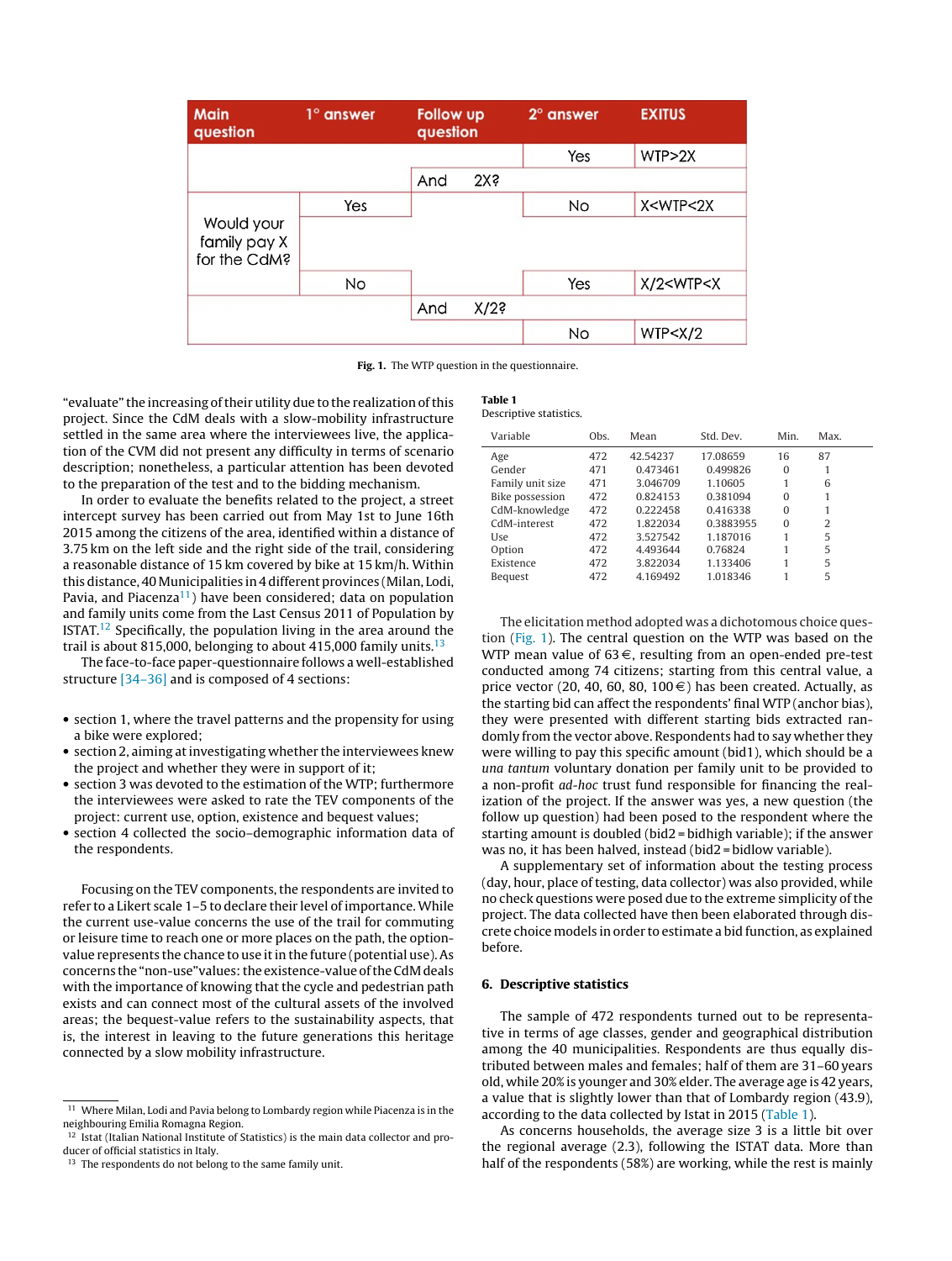## **Table 2**

Total Economic Value components.

| Values          | 1(%) | 2(%)          | 3(%) | 4(%) | 5(%) |
|-----------------|------|---------------|------|------|------|
| Use             |      |               |      |      |      |
| Current use     |      | 13            | 20   | 27   | 33   |
| Potential use   |      |               |      |      |      |
| Option value    |      | $\mathcal{L}$ | q    | 25   | 63   |
| Non use         |      |               |      |      |      |
| Existence value |      | 8             | 25   | 27   | 36   |
| Bequest value   |      |               | 16   | 25   | 51   |

composed by students and retired people; moreover, 77% of the total sample has studied at least 13 years.

Focusing on the travel patterns, 82% of the interviewees owns a bike; out of them, 58% are moderate users, i.e. travelling at least 2 times a week by bike. Furthermore, more than half of the bike owners (58%) use it as a proper transportmeans, for going at work or at school, or for shopping, despite 79% of the whole sample declared that roads are unsafe. Half of the respondents can travel by bike for more than 1 hour, and the same is true for those walking; in particular, 56% of the respondents prefer bike to car for short distance travels and 25% also for longer distance travels, while 68% of the respondents prefer walking to car for short distance travels (less than 1 km) and 16% also for longer distance travels (more than 5 kms).

Respondents indicate a fair knowledge of the CdM project (22%), while 82% of the sample is even favourable to its realization. Besides, 57% of the respondents would use the path for a pilgrimage by foot or by bike. Finally, only 7% own a business in the affected area, but, since the most of the economic services are family oriented, the half of them do not expect higher revenues from the project.

Before searching for the respondents' WTP, people have been asked to score how important is the project as a whole, in terms of the TEV components. The question was based on a Likert scale 1 to 5, where 1 is "not important at all" and 5 is "very important". According to the already mentioned TEV framework (see Sections [3 and 4\),](#page-1-0) the components of the project value have been pointed out (Table 2).

First, they were asked to score their importance for being able to use the CdM (current use value), that is, to walk or to go by bike through a part of the whole slow-mobility infrastructure for commuting or leisure purpose: 60% stated that it was important (4) or very important (5) to them.

The option value (potential use value) can be considered as the propensity for the conservation of the project, in order to be able to use it in the future. For the vast majority of the sample (88%), the importance of protecting this cultural and environmental resource system was great or very great.

Respondents were then asked to rate the importance of being aware of the existence of the CdM, apart from using it (non use–existence value). High values (4, 5) have been scored by 63% of the sample.

Finally, the sustainability attitude is investigated throughout the last question on the bequest value (non use, again). For 76% of the interviewees, it is at least important to provide the future generations with the unique historic, religious and naturalistic heritage connected by the CdM slow-mobility infrastructure and thus to retain and protect it.

Lastly, as concerns the main question about the WTP for the project to be realized, the distribution of the initial bid among the five groups, is presented in Table 3. Every group has approximately the same number of individuals. Besides, Table 3 shows that, following the law of demand, as the bid goes up the probability of a positive answer goes down.

# **Table 3**

Bid 1 – frequency.

| Bid 1 | Freq. | Percent | Yes $(\%)$ | No(%) |
|-------|-------|---------|------------|-------|
| 20    | 92    | 19.49   | 60         | 40    |
| 40    | 102   | 21.61   | 54         | 46    |
| 60    | 93    | 19.7    | 38         | 62    |
| 80    | 95    | 20.13   | 27         | 73    |
| 100   | 90    | 19.07   | 31         | 69    |
| Total | 472   | 100     |            |       |

# **Table 4**

Logit and Probit models.

| Variables      | Coefficient     |                |
|----------------|-----------------|----------------|
|                | Logit model     | Probit model   |
| Bid1           | $-0.023793$ *** | $-0.01415$ *** |
| Pilgrimage     | $0.520817$ ***  | 0.316384       |
| Existence      | 0.458318***     | $0.277161$ *** |
| Option         | 0.489611***     | $0.272321$ *** |
| Cons.          | $-3.25438***$   | $-1.872737***$ |
| Obs.           | 472             | 472            |
| Prob.          | 0.0000          | 0.0000         |
| Log likelihood | $-275.69849$    | $-276.01621$   |
| Pseudo R2      | 0.1420          | 0.1410         |
|                |                 |                |

\*\*\*  $P < 0.01$ .

#### **7. Contingent valuation method: the results**

The present section is dedicated to the econometric analysis of the data collected by the contingent valuation survey that, as stated by the NOAA panel [\[13\], t](#page-6-0)ogether with the design of the questionnaire and its application, is the fundamental part of any contingent valuation study.

Before estimating the WTP econometrically, two discrete choice models (logit and probit) have been run (Table 4) in order to test the results of the descriptive statistics.<sup>14</sup> As expected, the bid1 variable is negative and statistically significant: as the bid goes up, the probability of a positive answer goes down, thus corroborating the results of the descriptive statistics (Table 3). Besides, two of the TEV components (existence and option) and the use of the CdM for a pilgrimage are positive and statistically significant, thus emphasizing that the respondents who recognize the importance of the CdM's existence and option values, are willing to subsidize it; the same holds for those who are favourable at using the CdM for a pilgrimage. Therefore, the results of the descriptive statistics are corroborated.

The WTP is estimated by using the double-bounded or interval data model,  $15$  which allows the direct estimation of beta and sigma by adopting maximum likelihood [\[28\].](#page-6-0)<sup>16</sup> A model with no control variables is first developed [\(Table 5\),](#page-5-0) where the WTP is simply the beta constant and approximately equals to 47 euros.

The second step is to estimate the same WTP including control<sup>17</sup> [\(Table 6\).](#page-5-0) The WTP evaluated using the average values for the explanatory variables is equal to 40.88 euro ([Table 7\).](#page-5-0)

The model without control variables shows a WTP of about 47 euros, while, being control variables included, the WTP decreases up to  $40.88 \in$ . This value multiplied by the number of family units

 $^{14}\,$  Although a dichotomous choice question has been adopted (section 4.1), in order to test and corroborate the results of the descriptive statistics, only the bid1 is taken as explanatory variable in the discrete choice models.

<sup>&</sup>lt;sup>15</sup> This model allows the efficient use of the data to estimate willingness to pay under the assumption that there is a single valuation function behind both answers. For details and mathematical formulas see Lopez-Feldman [\[28\].](#page-6-0)

<sup>&</sup>lt;sup>16</sup> Specifically, the STATA command doubleb, developed by Lopez-Feldman [\[28\],](#page-6-0) has been used.

<sup>&</sup>lt;sup>17</sup> The control variables resulting significant have been introduced in the model.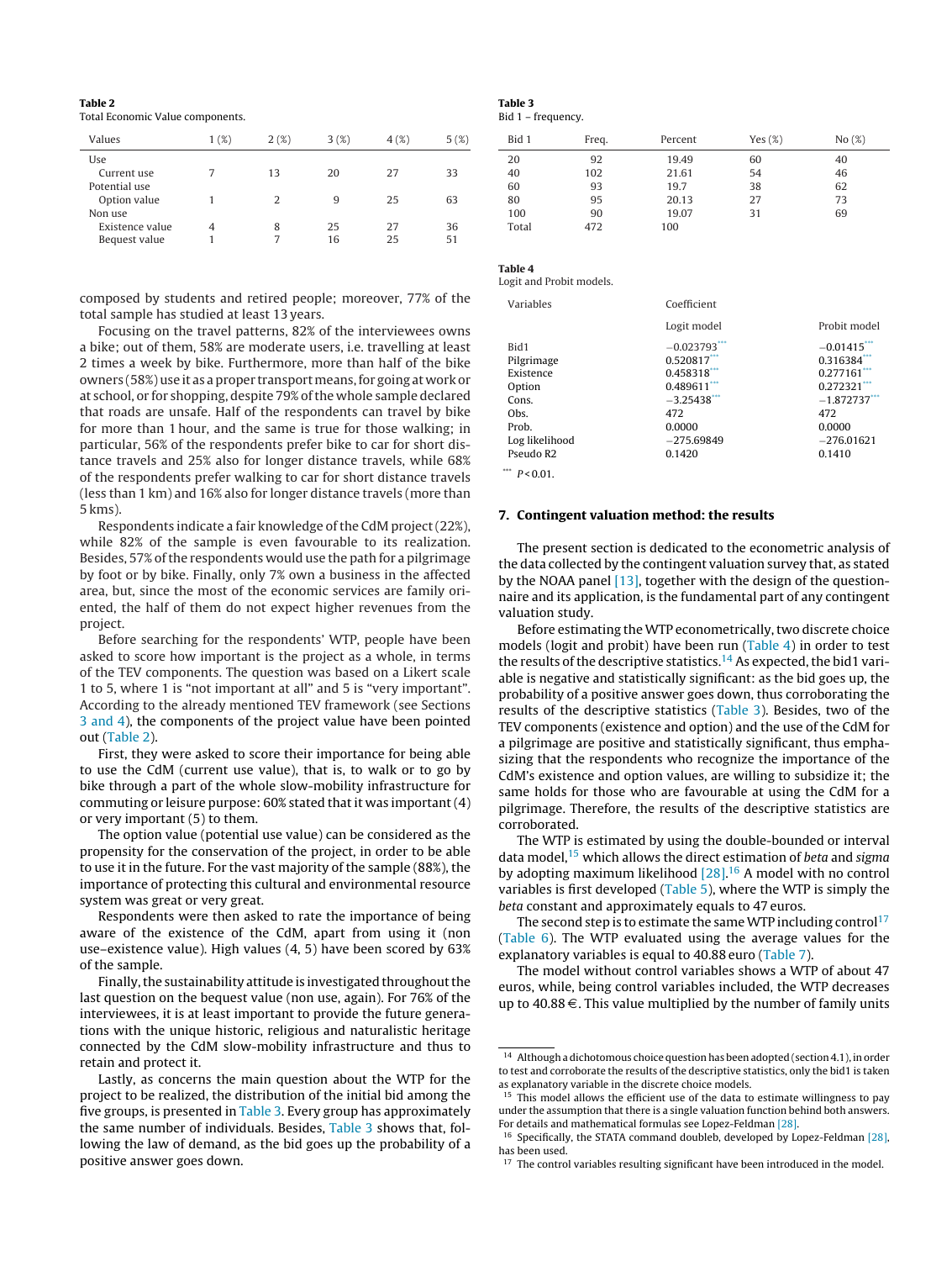#### <span id="page-5-0"></span>**Table 5**

# WTP (with no control variables).

|                | Coef.    | Std. Err | -<br>L | P >  z | [95% Conf. Interval] |          |
|----------------|----------|----------|--------|--------|----------------------|----------|
| Beta           |          |          |        |        |                      |          |
| _cons          | 47.23441 | 3.128918 | 15.10  | 0.000  | 41.10184             | 53.36698 |
| Sigma          |          |          |        |        |                      |          |
| _cons          | 61.17847 | 3.175142 | 19.27  | 0.000  | 54.9553              | 67.40163 |
| N. Obs         | 472      |          |        |        |                      |          |
| Wald $chi2(3)$ |          |          |        |        |                      |          |
| Prob.          |          |          |        |        |                      |          |

First-Bid Variable: bid 1. Second-Bid Variable: bid2. First-response Dummy Variable: answer1. Second-Response Dummy Variable: answer2.

#### **Table 6**

Model with explanatory variables.

|                | Coef.       | Std. Err | Z       | P >  z | [95% Conf. Interval] |             |
|----------------|-------------|----------|---------|--------|----------------------|-------------|
| Beta           |             |          |         |        |                      |             |
| Pilgrimage     | 17.24667    | 5.999129 | 2.87    | 0.004  | 5.488598             | 29.00475    |
| Existence      | 12.79998    | 3.044169 | 4.20    | 0.000  | 6.833524             | 18.76645    |
| Option         | 18.13891    | 4.713732 | 3.85    | 0.000  | 8.900171             | 27.37766    |
| _cons          | $-93.71779$ | 19.61433 | $-4.78$ | 0.000  | $-132.1612$          | $-55.27441$ |
| Sigma          |             |          |         |        |                      |             |
| $_{\rm cons}$  | 55.05377    | 2.829831 | 19.45   | 0.000  | 49.5074              | 60.60013    |
| N. Obs.        | 472         |          |         |        |                      |             |
| Wald $chi2(3)$ | 79.16       |          |         |        |                      |             |
| Prob.          | 0.0000      |          |         |        |                      |             |

First-Bid Variable: bid 1. Second-Bid Variable: bid2. First-response Dummy Variable: answer1. Second-Response Dummy Variable: answer2.

#### **Table 7**

WTP for mean values.

| Answer1 Coef. |          | Std. Err | 7. | $P >  z $ [95% Conf. Interval]        |  |
|---------------|----------|----------|----|---------------------------------------|--|
| <b>WTP</b>    | 40.88071 |          |    | 6.305663 6.48 0.000 28.52183 53.23958 |  |

(414,928) of the population within the selected area, gives a value of 16,962,257  $\in$  to the positive externalities of the project that outweigh the costs to realize it (8,381,556.53 $\in$ <sup>18</sup>).

### **8. Conclusions**

In this paper, the benefits associated with the CdM slowmobility project are estimated through the CVM, thus directly asking the WTP for the project to be realized to a significant and representative sample of inhabitants living 15 minutes by bike far from the trail.

The choice of this methodology, which is mainly used for the environmental and cultural goods assessment, appeared relevant to estimate the CdM, which is not only a slow-mobility infrastructure, but potentially an attraction for tourists, being part of a wider naturalistic, historic and religious heritage system. Besides, as stated in Section [3, l](#page-1-0)ike any cycle and pedestrian path, the CdM will generate benefits not only to its users, as a functional and recreational infrastructure, but also to the non-users. Again, the potential use (option value) and non-use (existence and bequest values) components of the TEV analytical framework are better explored by the CVM, which can easily estimate also the external positive impact of the project, thus providing monetized benefits. Furthermore, the direct investigation of the single TEV components shows a very clear preference for the project by the most of the respondents (60% at least for each TEV component, 72% on average), proving that the project was met with a great collective consensus.

The data collected by a face-to-face questionnaire to a sample of 472 respondents and processed by means of CVM, show that the CdM is not only feasible and convenient, but also a good

opportunity fostered by the residents. As a matter of fact, the respondents would contribute with an expected average amount of  $40,88 \in \mathbb{R}$  which, multiplied by the number of families located within the buffer, generates  $16,962,257 \in \mathcal{O}$  of total benefits, an amount that doubles the CdM construction costs (8,381,556.53 $\in$ ). The results might be surprising; nonetheless, the construction costs of a slow-mobility infrastructure are usually quite low, and in the case of the present case study, the costs have been only approximately calculated.

As concerns the CVM limits and biases, which are always underlined in the literature, no specific problem has been encountered in this application. As the project to be evaluated is an infrastructure to be realized in the same area where the respondents live, "information bias" was not expected at all; nor was the "strategic bias" since most of the respondents have considered the "non-use" components more important than the "use" ones. Instead, the double nature of the project, both environmental and cultural, can take advantage of the "association bias", which usually generates confusion about the good to be evaluated.

Given that a slow mobility infrastructure could be exploited not only for commuting and local leisure, but also for tourism purposes, a further investigation could be carried out among non-residents, especially tourists and excursionists. Actually, cycle tourism proves to benefit local trade and business opportunities, especially in rural areas, by utilizing existing and often under-used facilities [\[37\]. F](#page-6-0)urthermore, the CdM, with its connectedness purpose, can also offer big opportunities to small towns as concerns both business and employment [\[38,39\]. A](#page-6-0) multiplier effect might also be considered in a further assessment analysis, and it will be worthwhile to consider also the possible direct revenues from tourists, since historical and cultural heritage is involved.

The results suggest to put forward the following policy implications. First, the CdM project can represent a novelty by fostering the adoption of a modern comprehensive planning approach which considers the built, the cultural and the historic environment together with the biophysical one. Within this perspective, the traditional spatial planning for a transport infrastructure is integrated not only with the goal to achieve sustainable mobility but also with the aim of building up a shared cultural identity among the involved Municipalities.

<sup>18</sup> According to the FIAB Onlus (http://www.fiab-onlus.it), in Italy one cycle-path meter can cost 30  $\epsilon$ /lm at min till 200  $\epsilon$ /lm at max for a new realization. In the CdM the estimated average cost is about 125  $\in$  /lm.